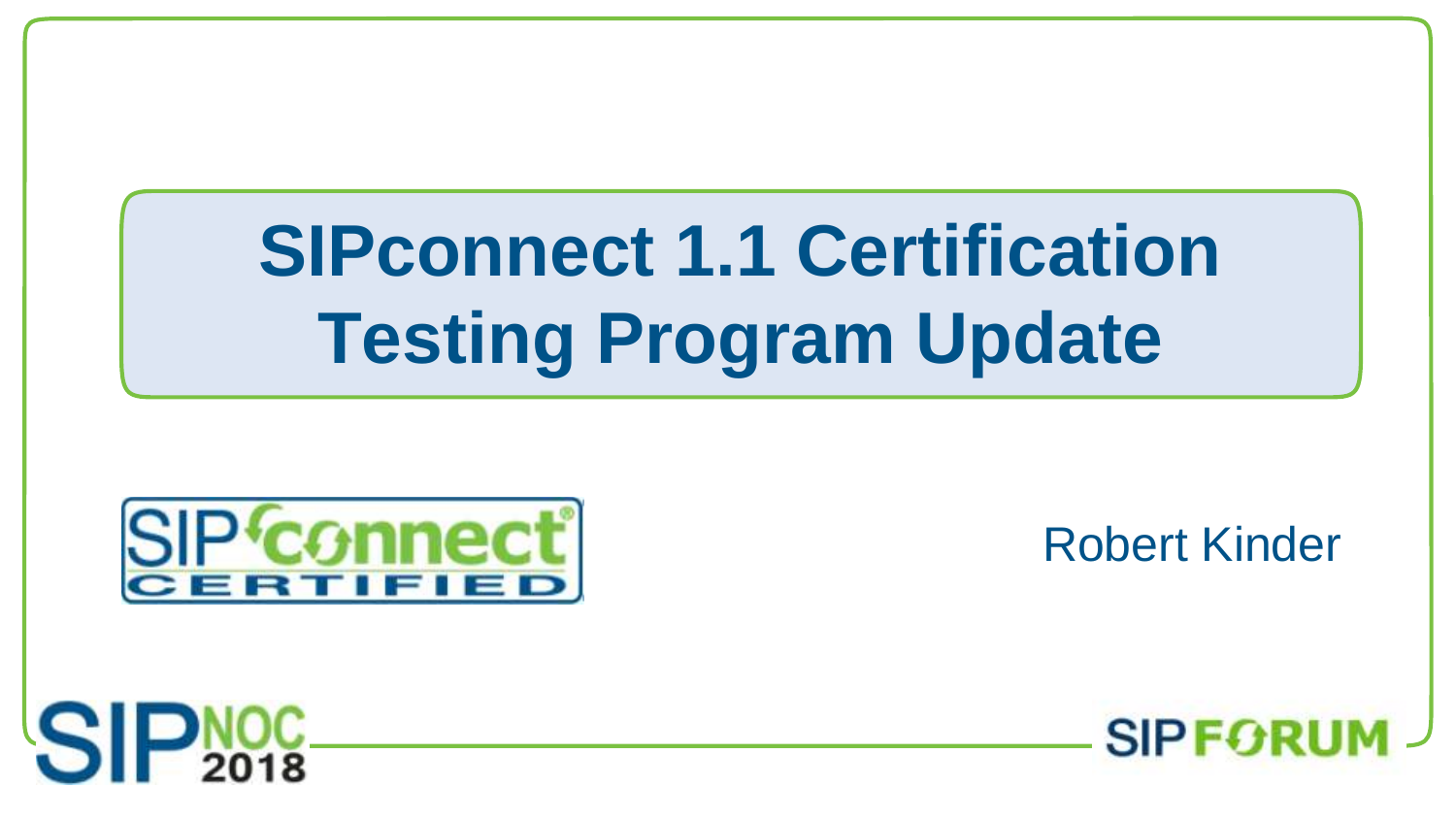#### SIPconnect 1.1 Certification Program Status

 Congratulations to the following Certified companies / products: AVAYA broadsoft  $\mathbf{d}$  ,  $\mathbf{d}$  ,  $\mathbf{d}$  ,  $\mathbf{d}$ unify **Spectrum** 

◆ Several certifications are pending.

atos collaboration solutions

**CISCO**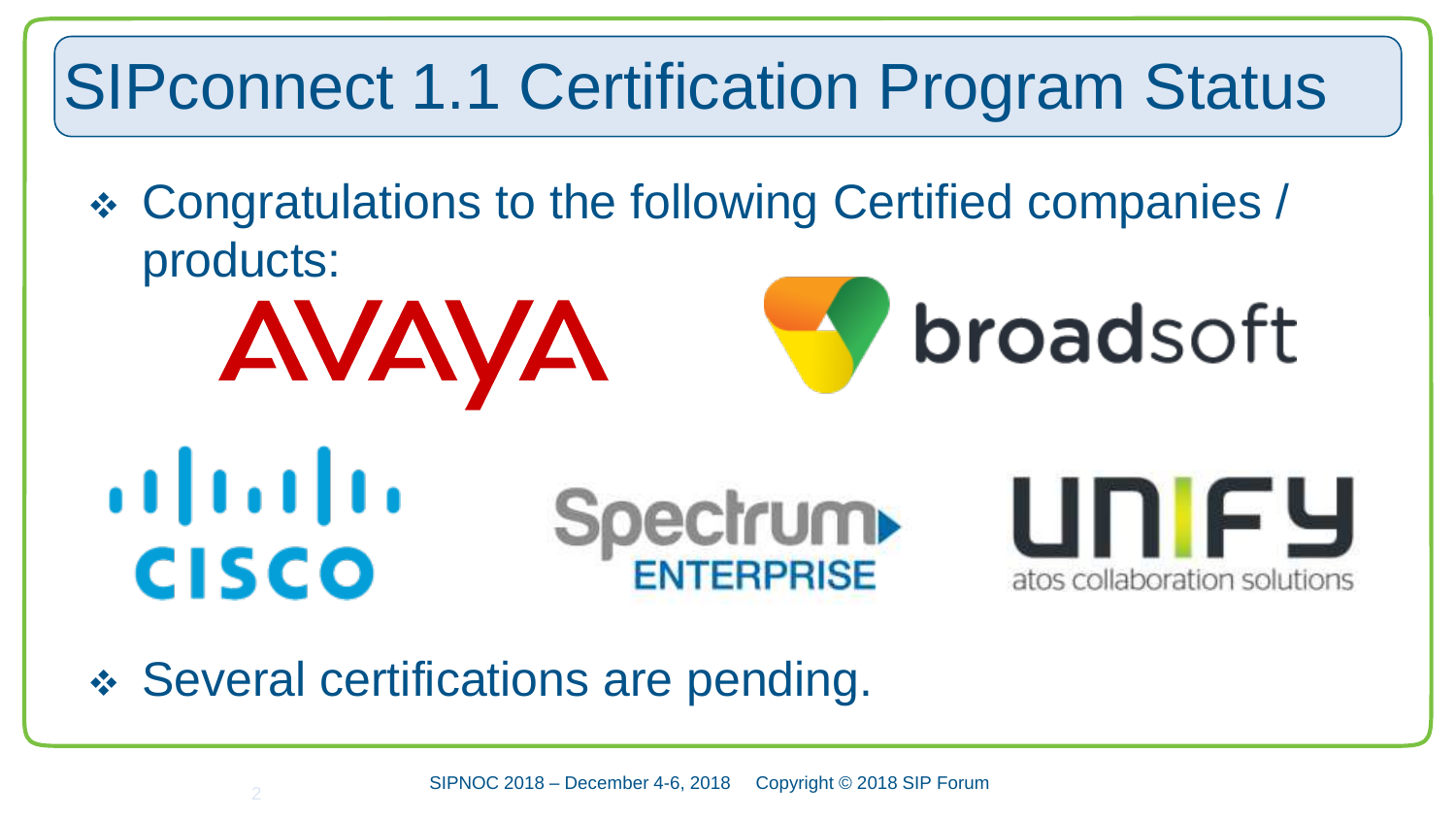## SIPconnect 1.1 Certification Testing

#### Goals:

- Define what it means to be SIPconnect 1.1 Certified.
- Establish a formal test plan and program to certify compliance.
- Testing is open to Service providers, PBX developers and makers of a SIP-enabled product or service.
- Eligible companies can license the use of the SIP Forum's 'SIPconnect Certified' certification mark.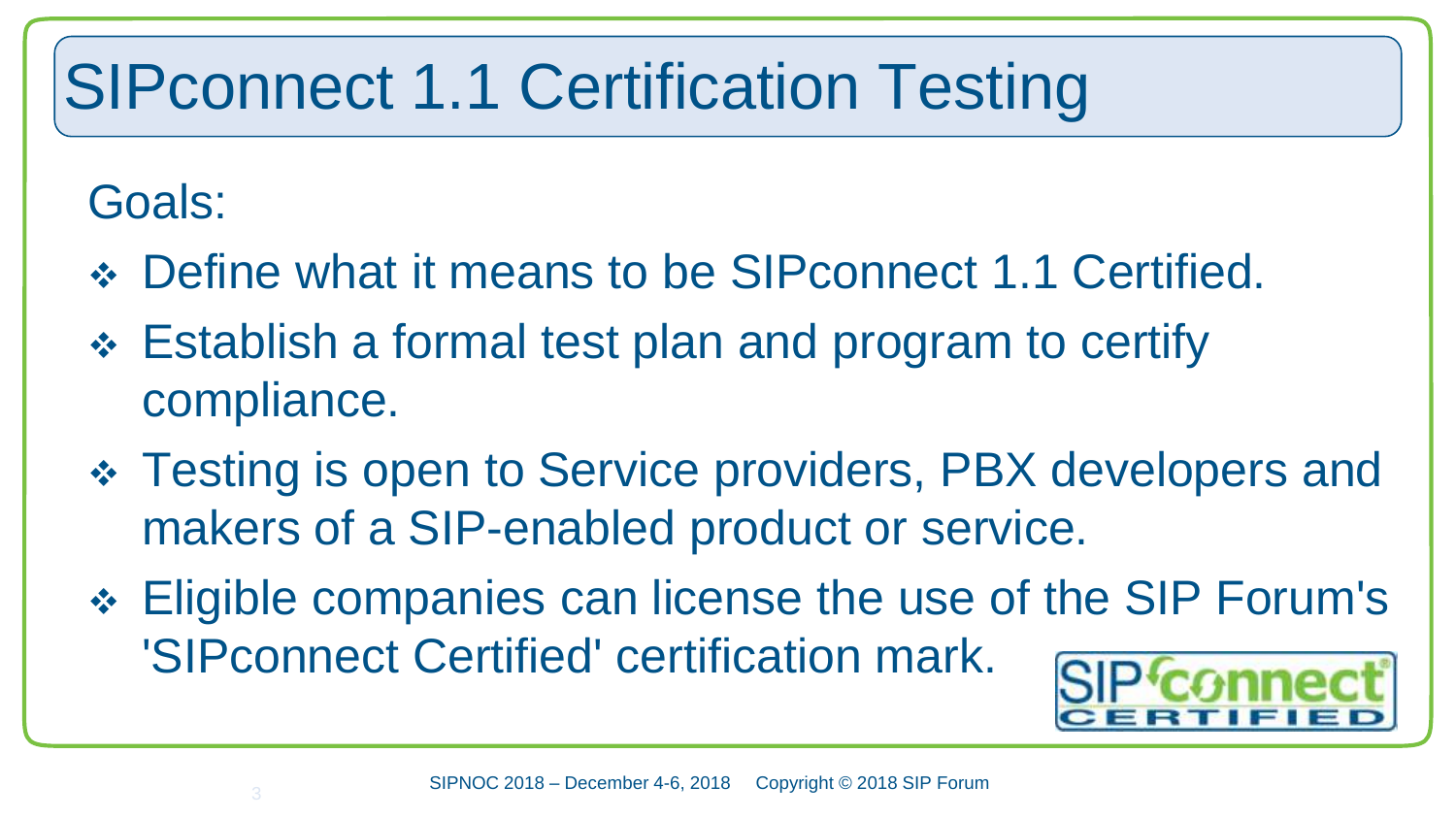### SC-IT Partnership with UNH-IOL

**❖** The SIP Forum has contracted with the University of New Hampshire InterOperability Laboratory (UNH-IOL) to develop the program test tools and provide testing services. <https://www.iol.unh.edu/testing/ip/sip/sipconnect>



- UNH-IOL is a neutral, third-party laboratory dedicated to testing networking technologies.
- UNH-IOL provides a Digitally Signed Report that can be used by Vendors to apply for Certification.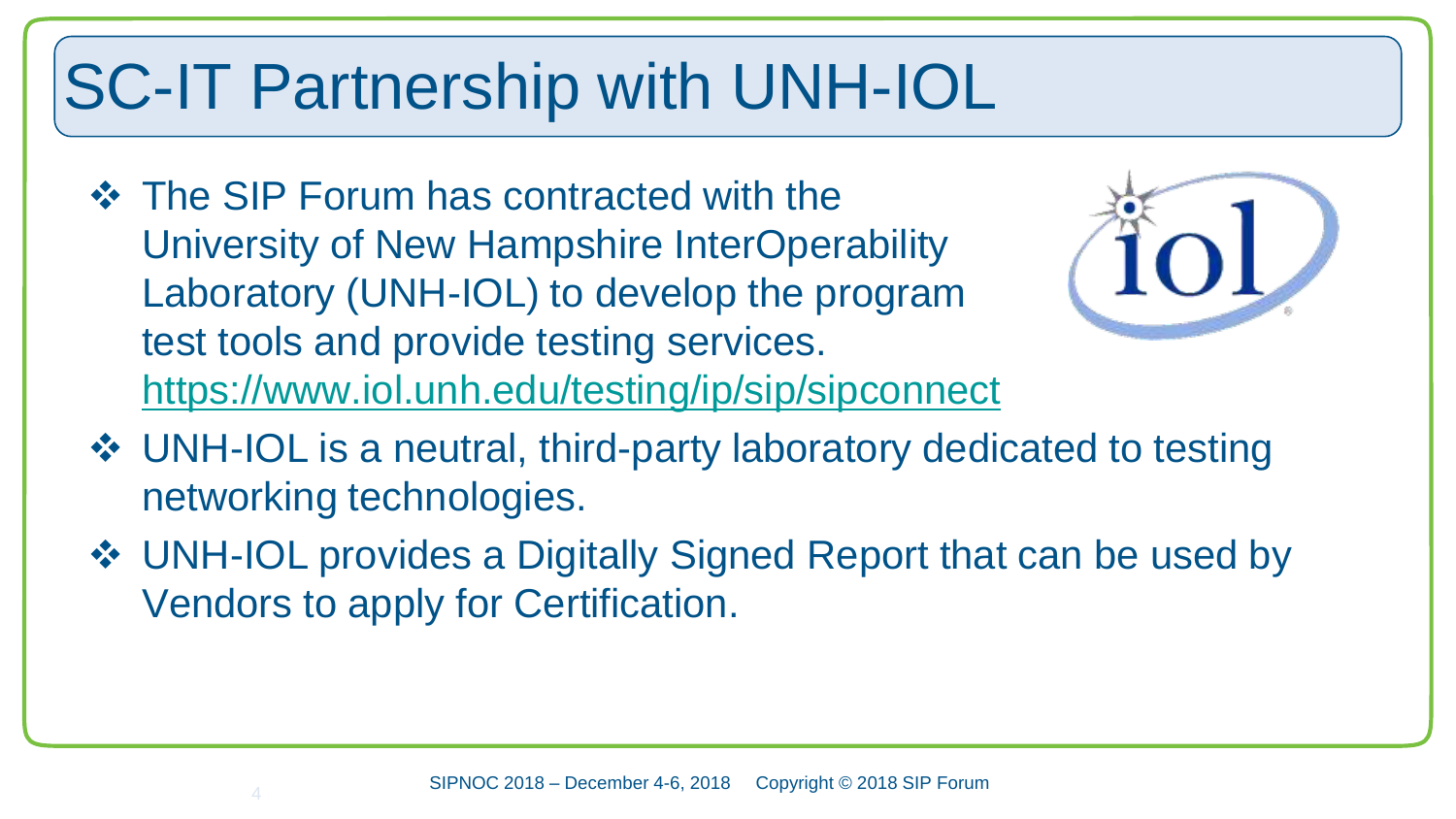#### SIPconnect Certification Program Procedures

- 1. Download and review the Certification Program documents at [https://www.sipforum.org/technology/sipconnect/sipconnect-certification-testing](https://www.sipforum.org/technology/sipconnect/sipconnect-certification-testing-program-overview/sipconnect-certification-testing-program-application/)[program-overview/sipconnect-certification-testing-program-application/](https://www.sipforum.org/technology/sipconnect/sipconnect-certification-testing-program-overview/sipconnect-certification-testing-program-application/)
- 2. Submit the Application Form and License Agreement.
- 3. Program Committee reviews the Application for product or service suitability to SIPconnect 1.1.
- 4. Upon acceptance the SIP Forum will notify the vendor, issue an invoice for the testing fee and confirm receipt of payment.
- 5. SIP Forum will notify UNH-IOL the vendor is approved for testing.
- 6. UNH-IOL will guide the vendor through next steps: NDA, technical requirements, facilities, optional practice runs, formal test scheduling, etc.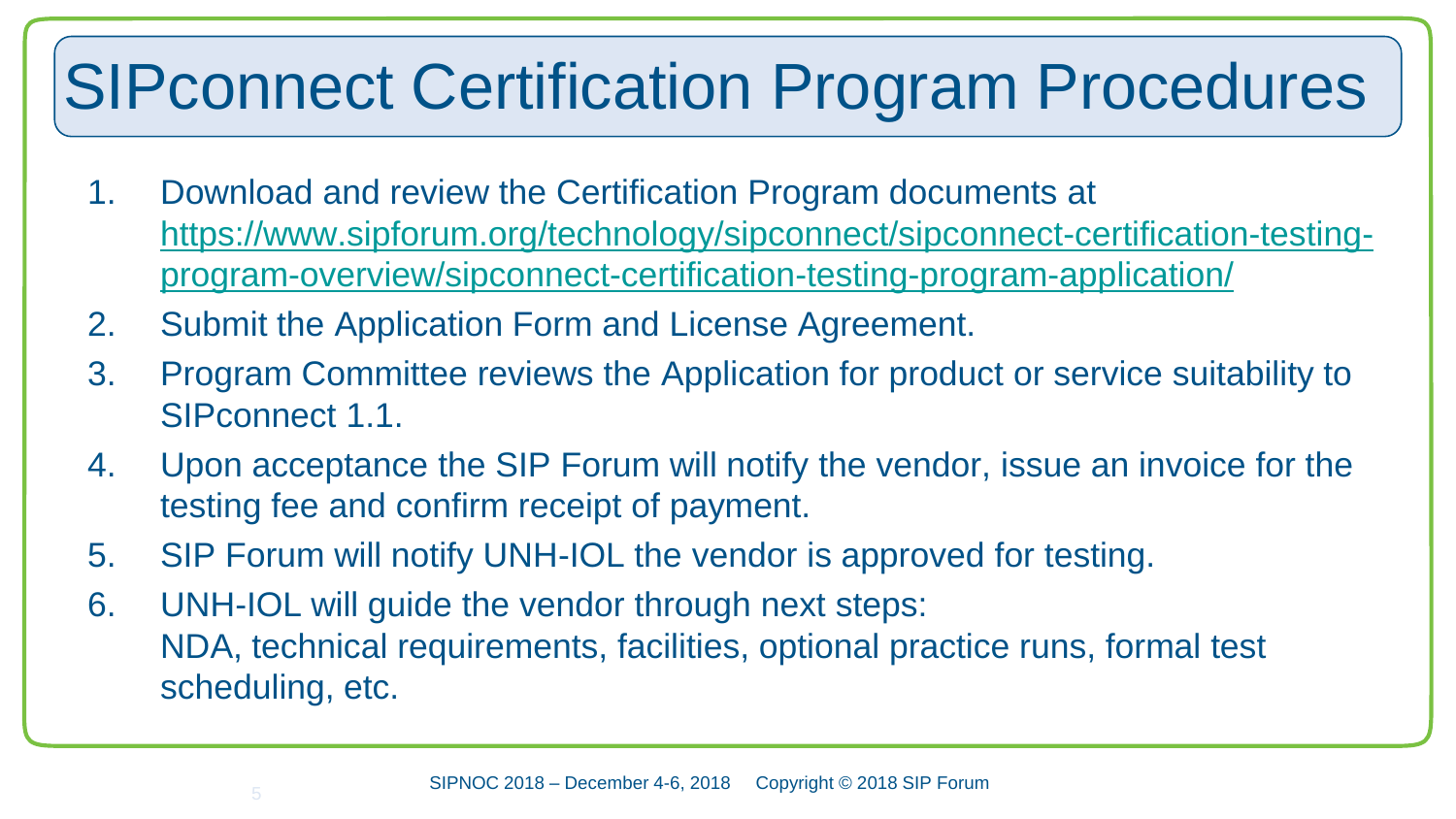#### SIPconnect 1.1 Testing Steps (continued)

- 7. Practice Runs (Optional)
	- $\triangleright$  Remote and on-site test tool access for practice testing.
- 8. UNH-IOL conducts the product or service testing.
	- $\triangleright$  1 to 2 week test cycle expected.
- 9. UNH-IOL Test Report is released to the vendor.
	- $\triangleright$  Cryptographically signed Adobe .pdf format for authenticity.
	- $\triangleright$  UNH-IOL will review the results with the vendor.
- 10. Vendor may:
	- a. Share the Test Report with the SIP Forum Certification Committee review and possible certification decision.
	- b. Implement fixes and schedule a retest at no charge within 6 months for up to 10% of the failed test cases.
	- c. Decide to not share the Test Report with the SIP Forum and do nothing.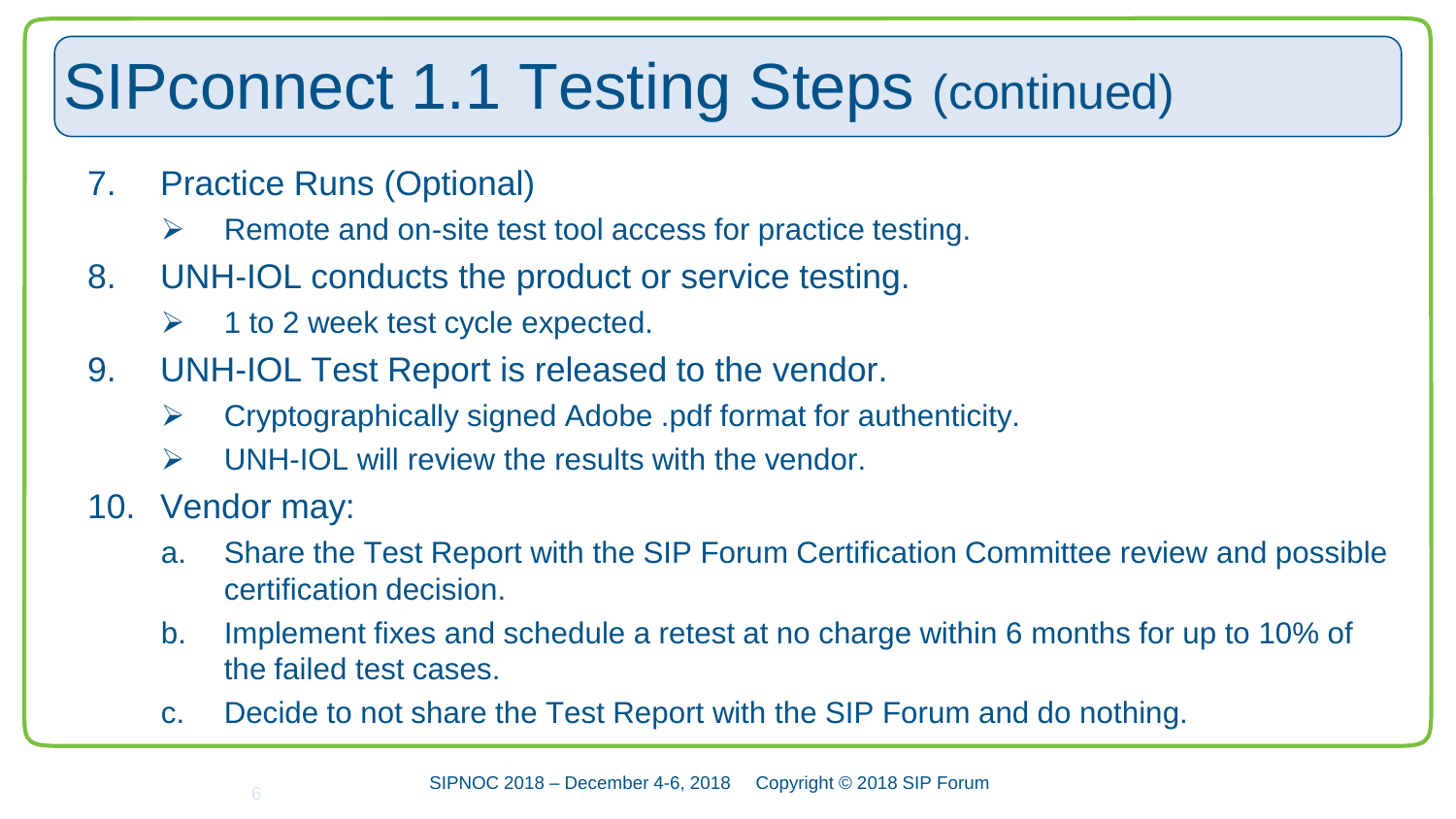#### SIPconnect 1.1 Testing Steps (continued)

- 11. SIP Forum Certification Committee will review the Test Report (if provided by vendor) for a compliance decision.
	- $\triangleright$  Certification Committee is composed of 7 to 10 volunteers from the SIP Forum membership. Exact number may vary but limited size to facilitate decision making.
	- $\triangleright$  Decisions will be made in a fair and consistent basis.
	- If a vendor fails to achieve certification the reasons will be explained.
- 12. The SIP Forum will announce Certified Products/Services only at the request of the vendor upon license activation.
	- $\triangleright$  The SIP Forum will not share individual test reports.
	- $\triangleright$  Anonymized aggregate data may be reported from time to time for market analysis.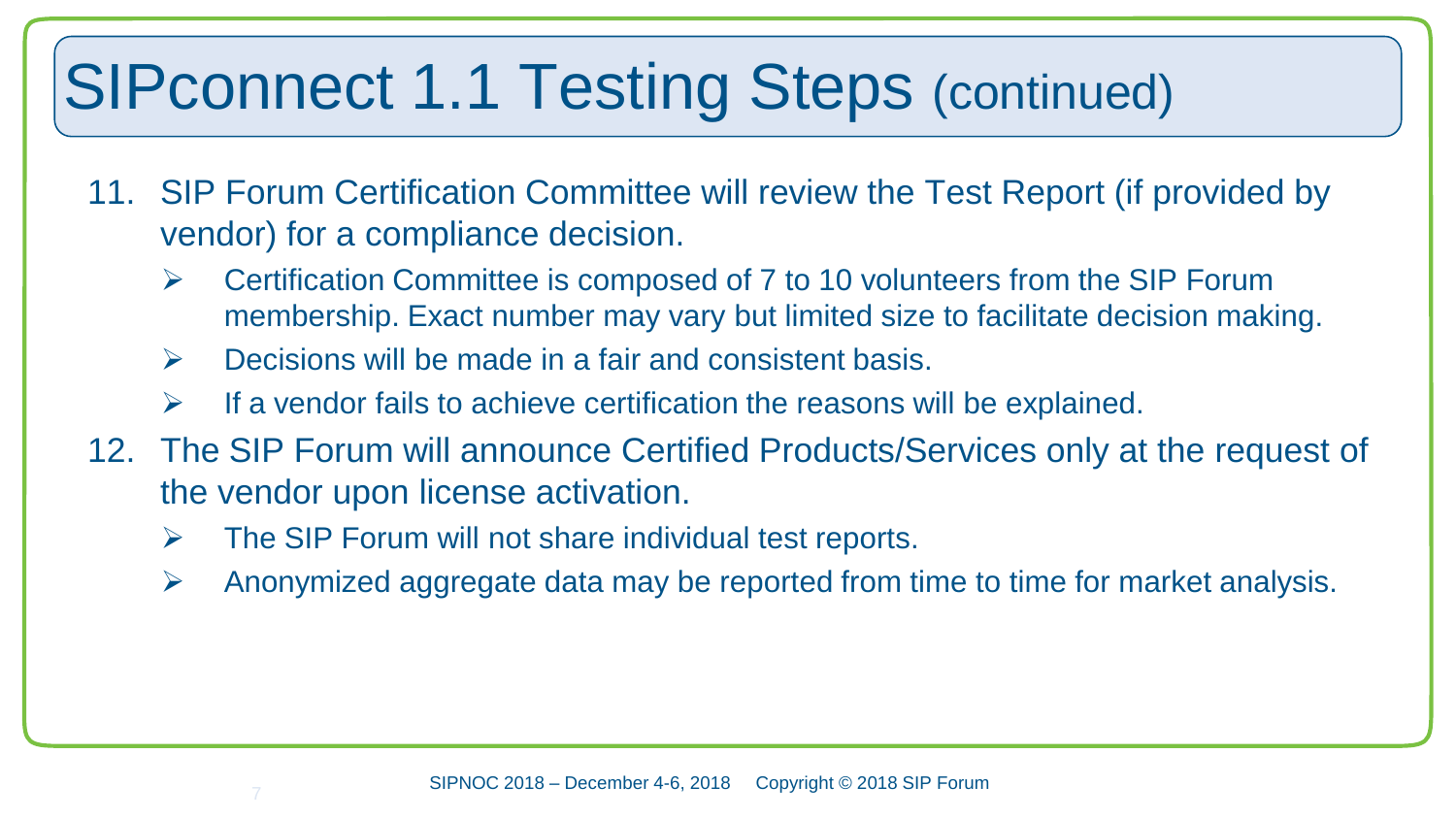#### SIPconnect 1.1 Certification Documents

#### ❖ Program master document library:

<https://www.sipforum.org/technology/sipconnect/sipconnect-certification-testing-program-overview/>

- ▶ SIPconnect 1.1 Certification Program Process Flowchart
- ▶ SIPconnect 1.1 Certification Test Application Form
- ▶ SIPconnect Certification Test Plan
- SIPconnect 1.1 Certification Committee Decision Guidelines
- ▶ Sample SIPconnect Certification Testing Program Test Report
- **► SIPconnect Certification Mark License Agreement**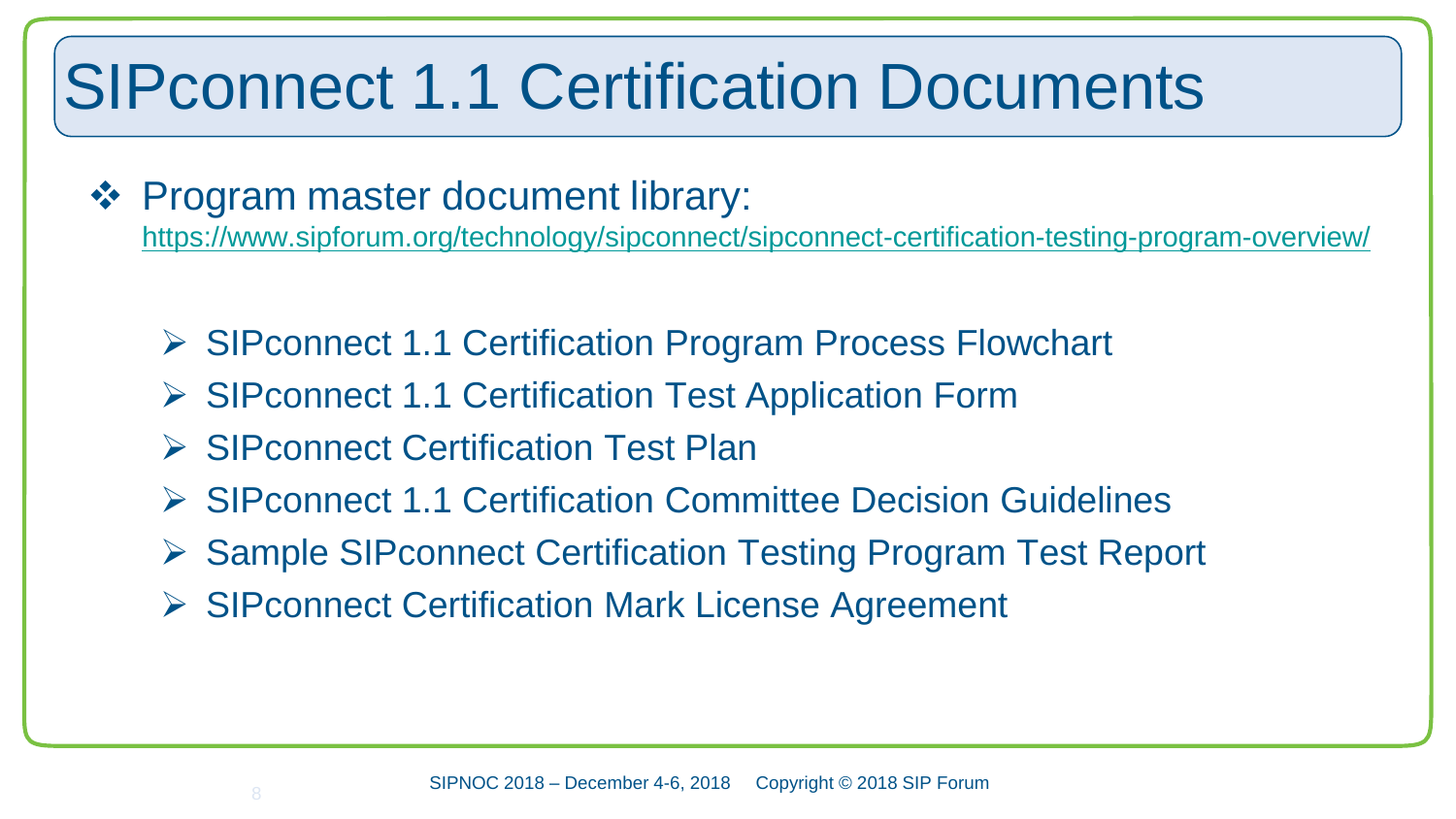#### SIP Trunk Remote Test Network Example

- ◆ SIP Trunk Service Provider remote lab testing over the Internet.
- ◆ IAD/ATA provides POTS lines to simulate PSTN destinations on a "closed" lab network environment.

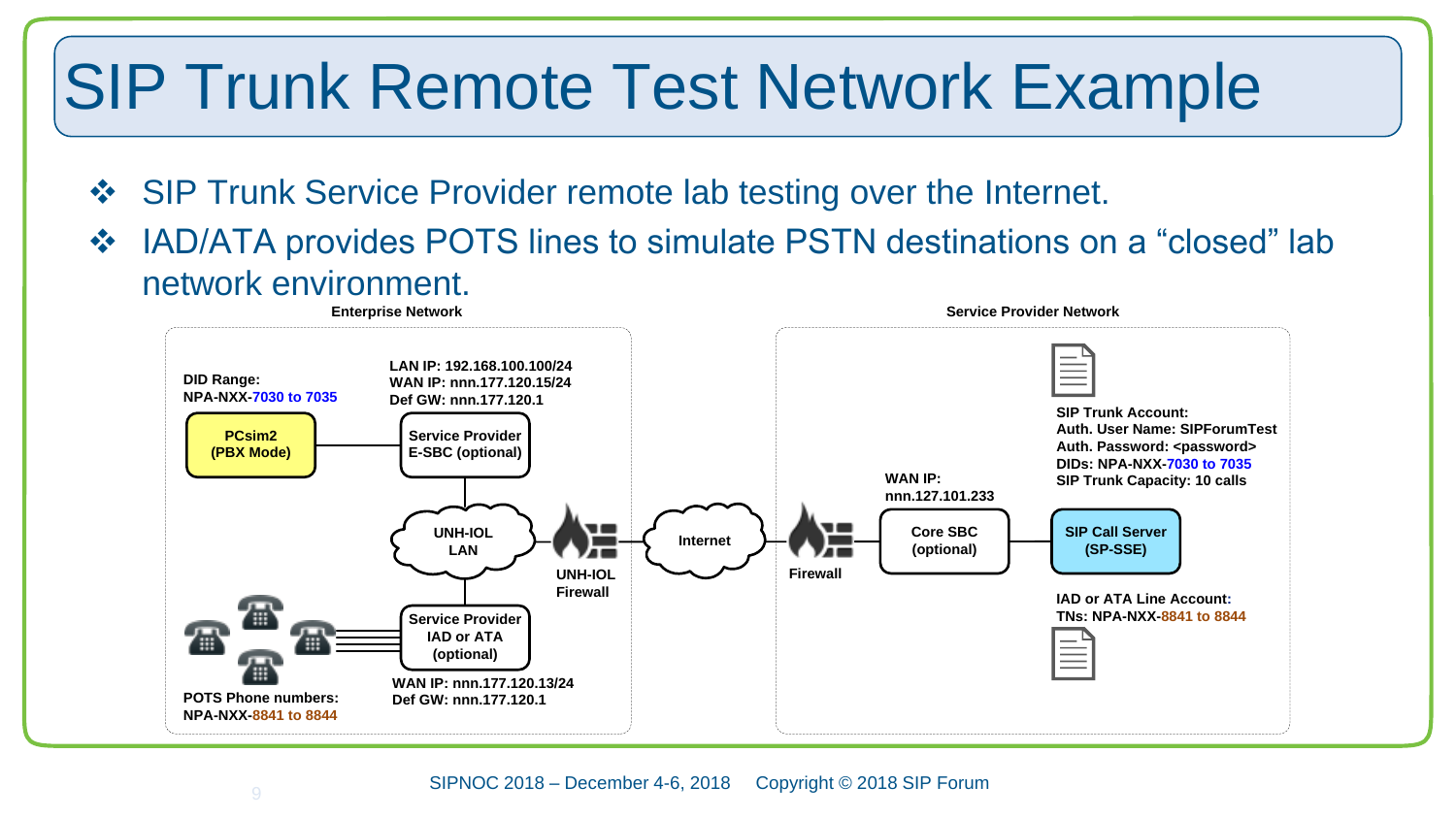#### PBX Remote Test Network Example

- ❖ PBX remote lab testing over the Internet.
	- $\triangleright$  Optionally may install the PBX at UNH-IOL for on-site testing, too.
- ❖ IAD or ATA used for POTS lines to simulate PSTN endpoints

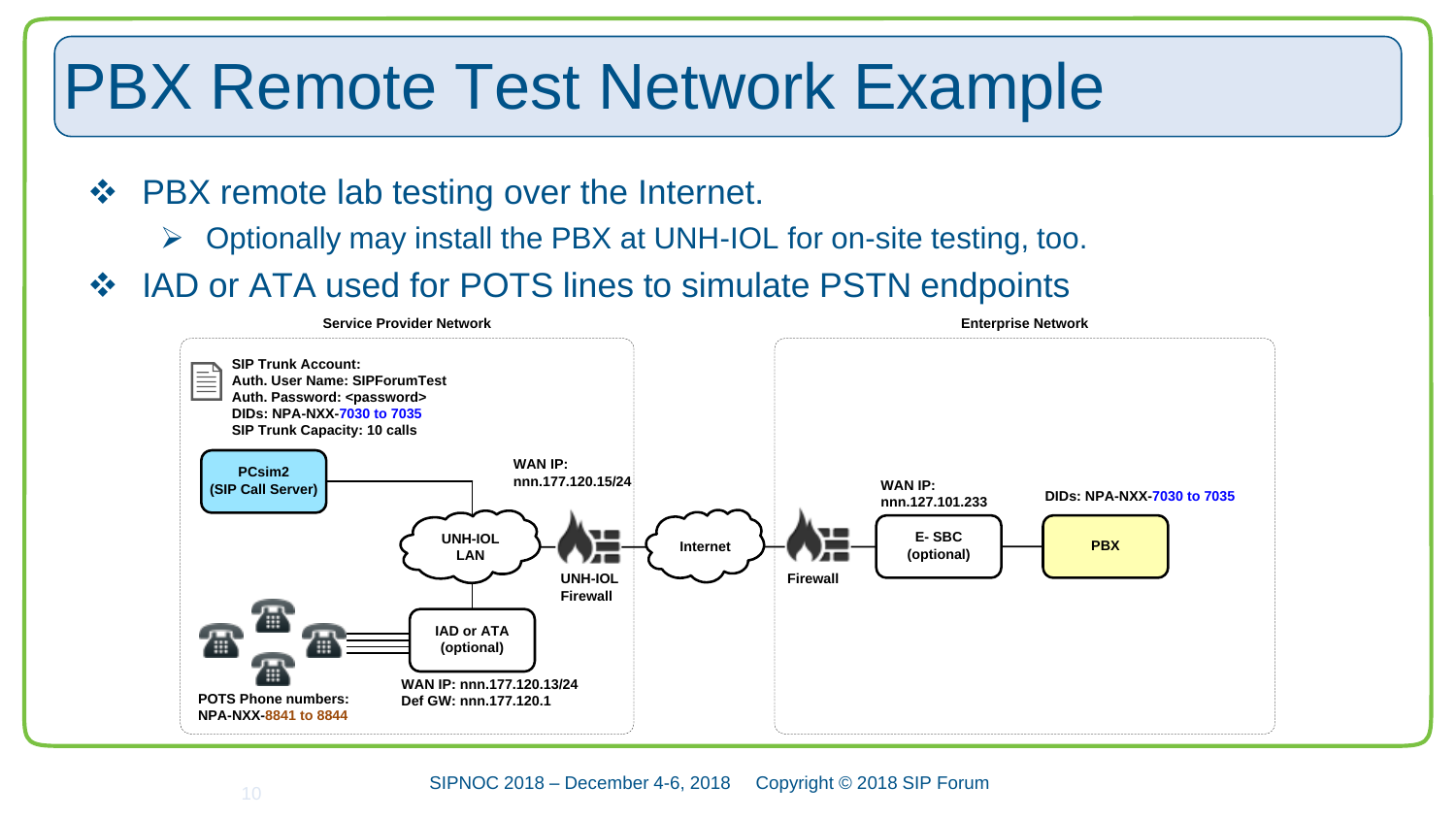### SIPconnect 1.1 Founding Sponsor Program

- ◆ Paid \$7500 sponsorship to help fund the development and ongoing operation of the SIPconnect 1.1 Certification Program. [https://www.sipforum.org/download/sipconnect-certification-testing-program-sponsorship](https://www.sipforum.org/download/sipconnect-certification-testing-program-sponsorship-information/?wpdmdl=2755)[information/?wpdmdl=2755](https://www.sipforum.org/download/sipconnect-certification-testing-program-sponsorship-information/?wpdmdl=2755)
- ❖ Benefits include:
	- $\triangleright$  Sponsor can perform as many certification tests as desired at an exclusive, discounted price.
	- $\triangleright$  Priority Scheduling of Tests and Exclusive Promotional Activities
	- $\triangleright$  Contact Marc Robins at marc.robins @sipforum.org for details.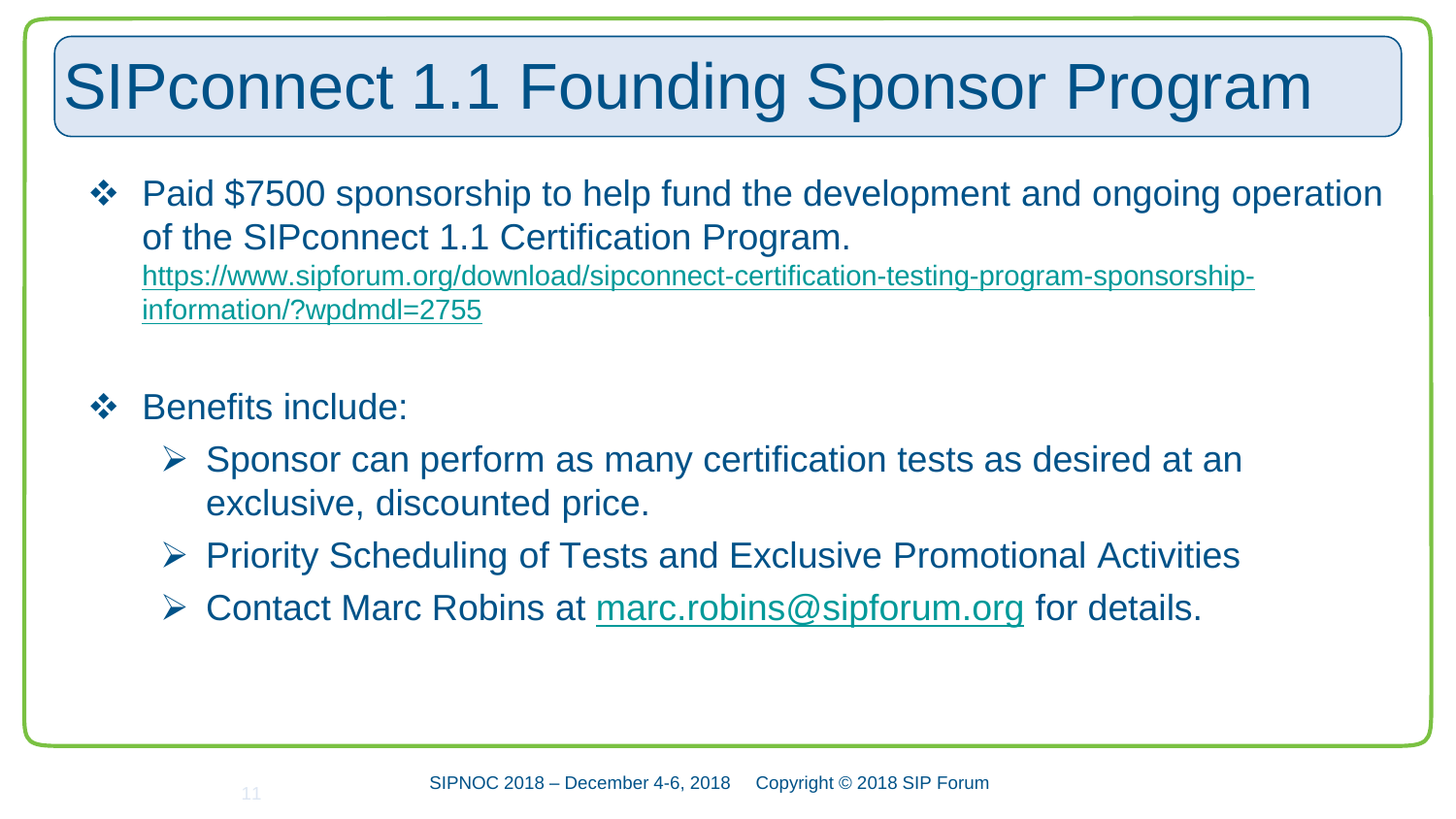#### SIPconnect 1.1 Founding Sponsors

#### ◆ Shout out to our Founding Sponsors!